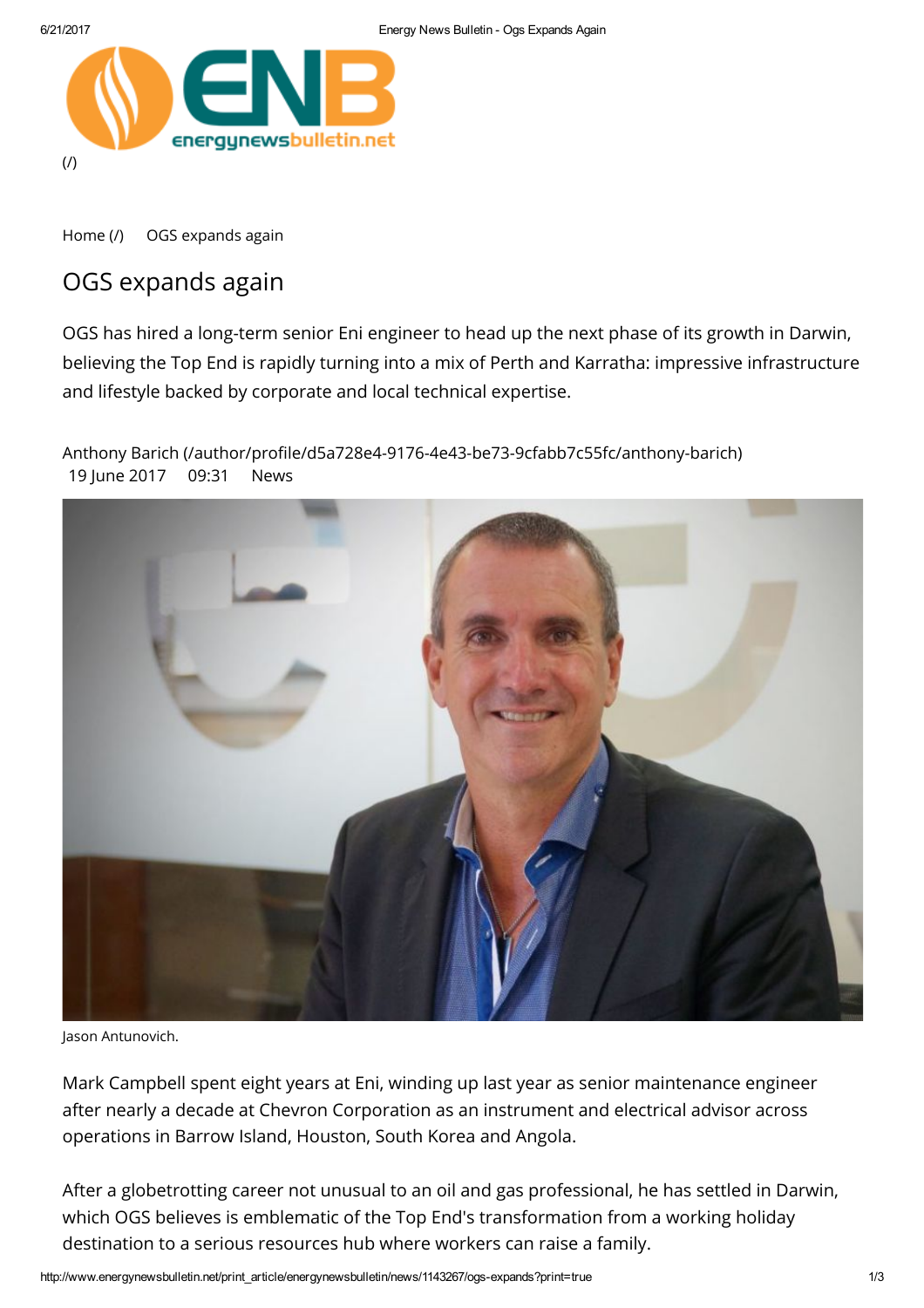OGS started out in 2011 as a multi-disciplinary engineering service provider to the oil and gas, mining and infrastructure sectors at the height of the boom, and has since gone on a spree of launching new companies and acquiring others, targeting Australia and Southeast Asia.

Last year, OGS launched hazardous area inspections entity Inatex, acquired Singapore-based recruitment consultancy Jadeclover and secured the license for Silverhorse Technologies' project control software.

Over the past 12 months OGS has also secured a core team, with Campbell being the latest addition, and the company's workload is continuing to grow, with increased activity for bidding particularly since November and the amount of enquiries about work has more than doubled, CEO Jason Antunovich told Energy News.

In August he hired a former Wood Group leader, veteran process engineer Peter Winterbourne, to head up OGS' optimisation services, and the company has recently worked with AWE on peer reviews for the operability of its plant in the onshore Perth Basin.

Robert Strickland from WorleyParsons also started as the firm's business development manager in February.

## New phase

Antunovich said Campbell's newly created role gave OGS "strength and a foundation, with someone who wants to stay in Darwin who has a vision of building a Darwin organisation similar to what we have in Perth, but with all the infrastructure and corporate structures".

"We want a similar sized organisation in Darwin in three years around innovation technology in the O&M space," Antunovich told Energy News.

Until 2020 OGS will target various sectors aside from oil and gas, including the power stations for the Territory's growing aquaculture industry which also requires power plants, with the belief it can offer cost savings from being in the area, with technology such as predictive analysis.

"Darwin at the moment is on the cusp of becoming a hub to attract people who want to stay and sustain the industry, right down to workers' children continuing school through high school and university," Antunovich said.

Antunovich believes "two little cities" have effectively been built in Darwin with ConocoPhillips' Darwin LNG and now Inpex' onshore facilities for Ichthys, and more work will come when Shell's pioneering Prelude floating LNG project goes online this year, according to reports.